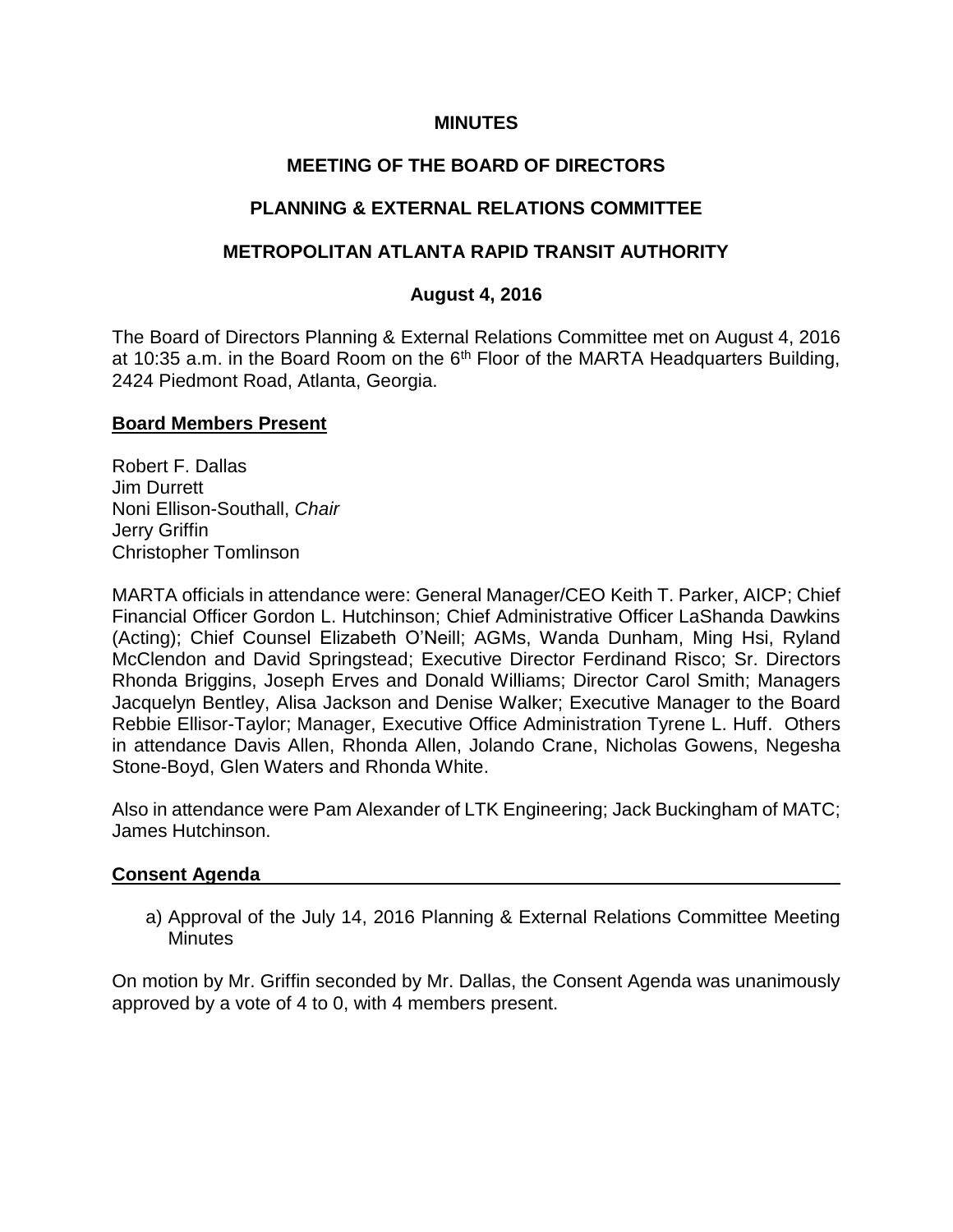# **Individual Agenda**

# **Briefing - MARTA Sales Tax Project List**

Mr. Williams briefed the Committee on the list of potential projects for funding consideration by the upcoming MARTA Sales Tax Referendum on November 8 and next steps in the process.

# *Project List Update*

- Approved by Board on May 11
- Public hearings (City of Atlanta) held in May and June
- City Council approved pursuing Fall 2016 Referendum on June 20
- MARTA sent final project list to City of Atlanta by July 31 deadline

# *City of Atlanta Guiding Principles*

- Balance the portfolio of transit projects serving short term, medium term and long term goals, using multiple modes of transportation
- Increase mobility for workers to and from major job centers
- Enhance predictability of commuter times by utilizing dedicated lanes, HOT lanes and other technology
- Create layered, integrated transportation network to accomplish specific types of trips
- Prioritize investments inside the City while laying foundation which will ultimately be integrated into regional transit networks
- Partner with neighboring jurisdictions to leverage transit projects
- Create last mile connectivity using circulating buses, multiuse paths and sidewalks
- Enhance ease of use and transfers within the network of transit options
- Enhance safety and access to transit centers and MARTA stations

## *Potential High Capacity Improvements*

- City of Atlanta Light Rail Transit
	- o Atlanta BeltLine Loop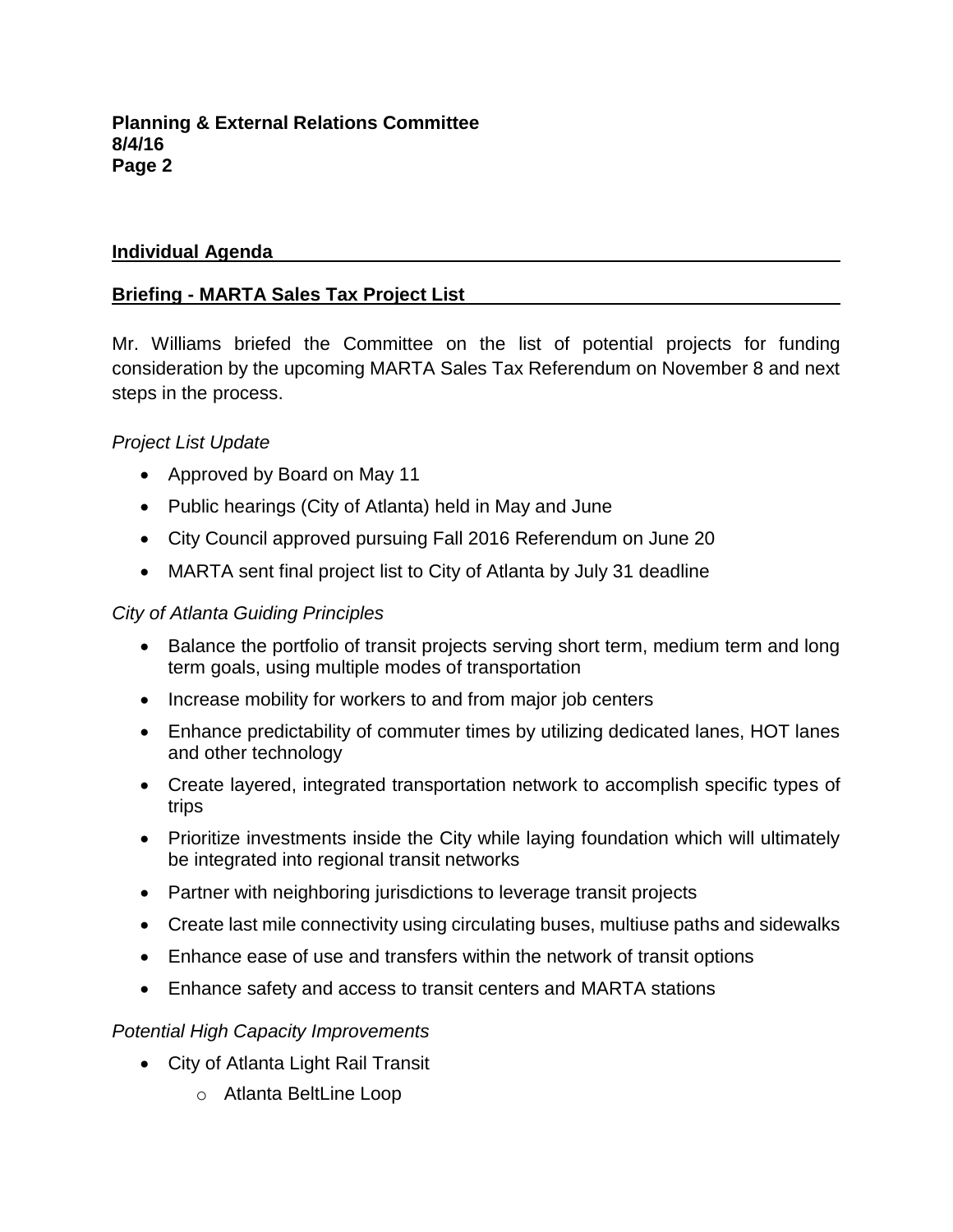- o Irwin Atlanta University Center (AUC) Line
- o Downtown Capitol Ave Line
- o Crosstown Midtown Line
- o Crosstown Crescent Line
- o Peachtree Ft. McPherson Barge Rd. Line
- o "S" Concept Murphy Crossing Armour Yard via AUC and Eastside Trail
- I-20 West Heavy Rail Transit
- Northside Drive Bus Rapid Transit (BRT)
- Multi-Jurisdictional Projects
	- o Clifton Light Rail Transit
	- o I-20 East Bus Rapid Transit
- Station enhancements at City of Atlanta rail stations
	- o Station rehabilitation
	- o Aesthetics/maintenance
	- o Signage/wayfinding
	- o Pedestrian/bicycle/ADA
- Capacity Improvements
	- o Infill (new) stations
		- Armour
		- Boone
		- Hulsey/Krog St.
		- **•** Mechanicsville
		- **Murphy Crossing**
- Additional railcars
	- o Blue/Green capacity improvements

## *Potential Bus Service Improvements*

- Five (5) Arterial Rapid Transit (ART) Routes
	- o Campbellton Greenbriar Mall to Oakland City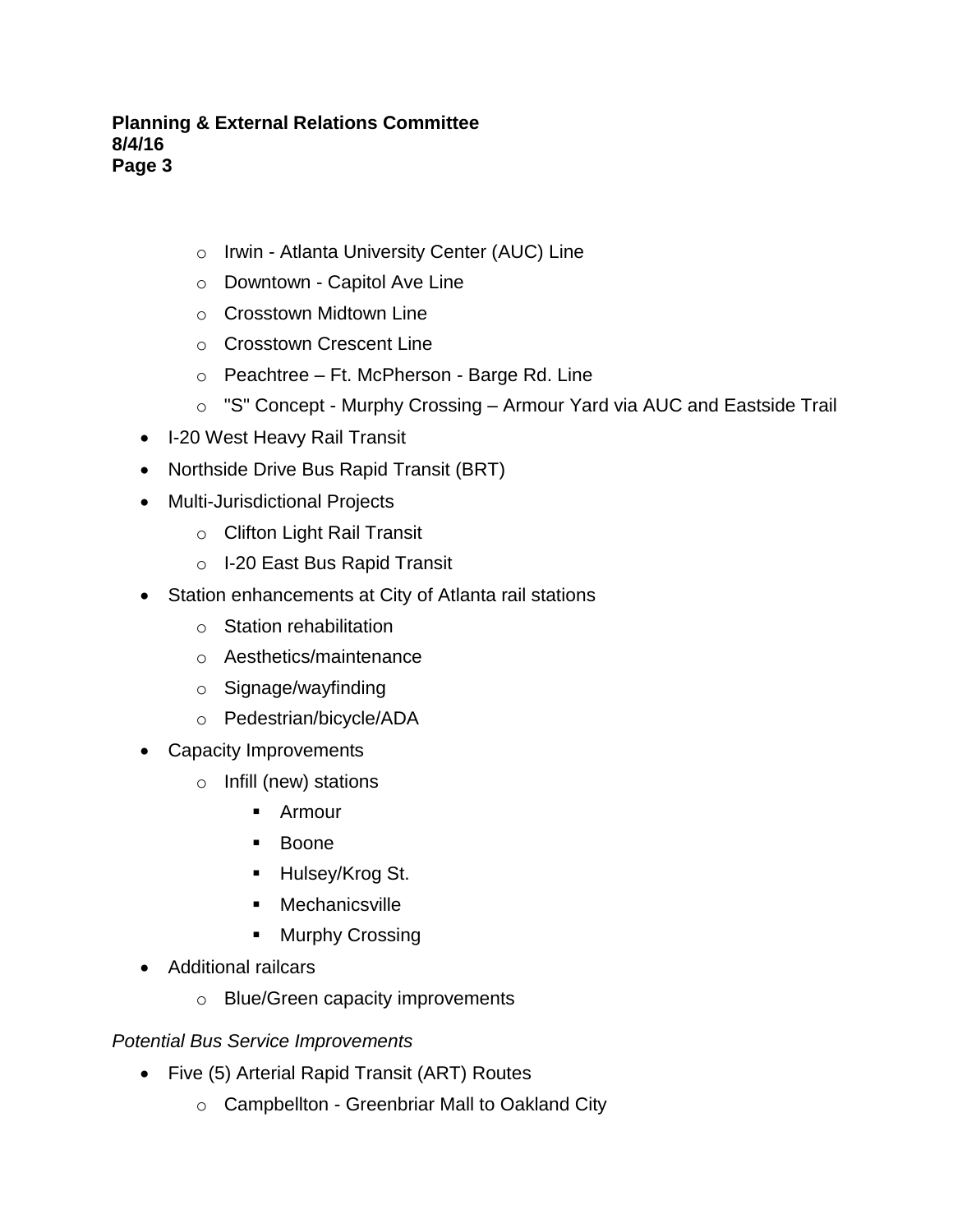- o Cascade Fulton Industrial Blvd to West End
- o Cleveland Jonesboro Rd and Browns Mill Rd. to East Point
- o Metropolitan West End to College Park
- o Peachtree Brookhaven to Five Points
- Two (2) Transit Centers
	- o Greenbriar Greenbriar Mall
	- o Moores Mill Bolton Rd and Marietta Blvd
- Frequent Local Service
	- $\circ$  15-minute peak; 30-minute off-peak service on Routes 12, 49, 51, 55 and 60
- Supporting Local Service
	- $\circ$  Increased service during off-peak to include midday, nights and weekends on selected routes
- Community Circulator Service
	- $\circ$  New neighborhood-friendly and activity center-oriented circulator routes
	- o Specific community circulator routes to be determined as demand warrants

## *Survey Results*

- Four (4) community meetings
- May 25, May 26, June 1 and June 2
- Response range: 1-5 *not important at all – very important*
- Question: How important is it to you to fund the following transit projects?
	- o Increase frequency of existing bus routes
		- $\sim$  Score 4.5
		- Percentage 60%
	- o Expansion of Atlanta Streetcar light rail, including the Atlanta BeltLine loop
		- $\sim$  Score 4.4
		- Percentage 70%
	- o Introduce new bus routes and community circulator service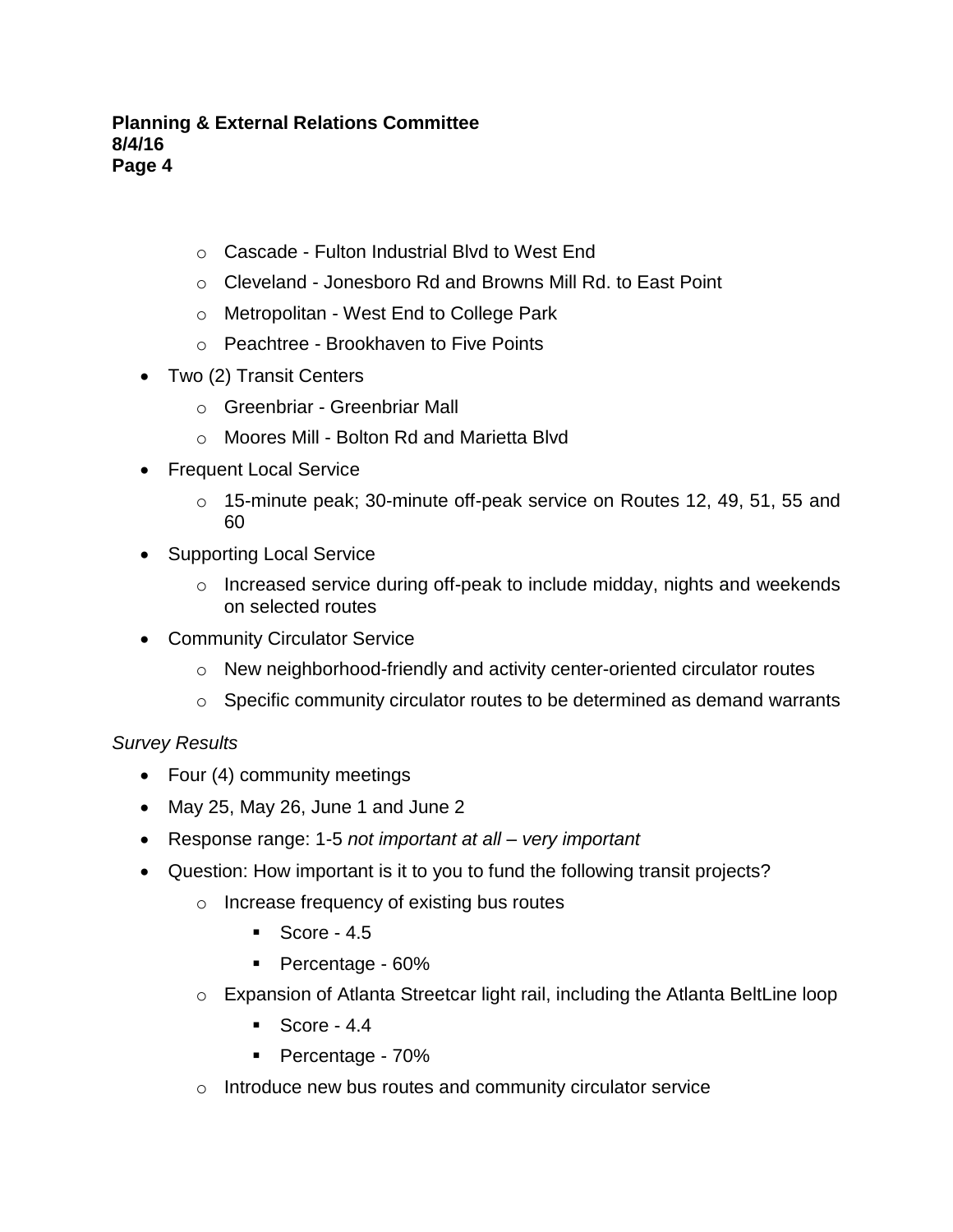- $\blacksquare$  Score 4.1
- **Percentage 33%**
- o Introduction of BRT on Northside Dr. and Metropolitan Pkwy
	- $\sim$  Score 3.9
	- Percentage 28%
- o Extension of heavy rail west from HE Holmes Station to I-285
	- $\sim$  Score 3.4
	- Percentage 24%

*Potential MARTA Program Summary (Base Year \$ in Millions)* 

- High Capacity Improvements
	- o Estimated Capital Cost
		- Local Share \$3,237
		- Federal Share \$2,993
		- Total \$6,230
	- o Estimated Operating & Maintenance (O&M) Cost
		- Annual O&M Cost \$134
		- O&M Cost over 20 years \$3,211
- Bus Service Improvements
	- o Estimated Capital Cost
		- Local Share \$65
		- **Federal Share N/A**
		- $\blacksquare$  Total \$65
	- o Estimated O&M Cost
		- Annual O&M Cost \$35
		- O&M Cost over 20 years \$833
- Pedestrian Improvements
	- o Estimated Capital Cost
		- **Local Share \$12**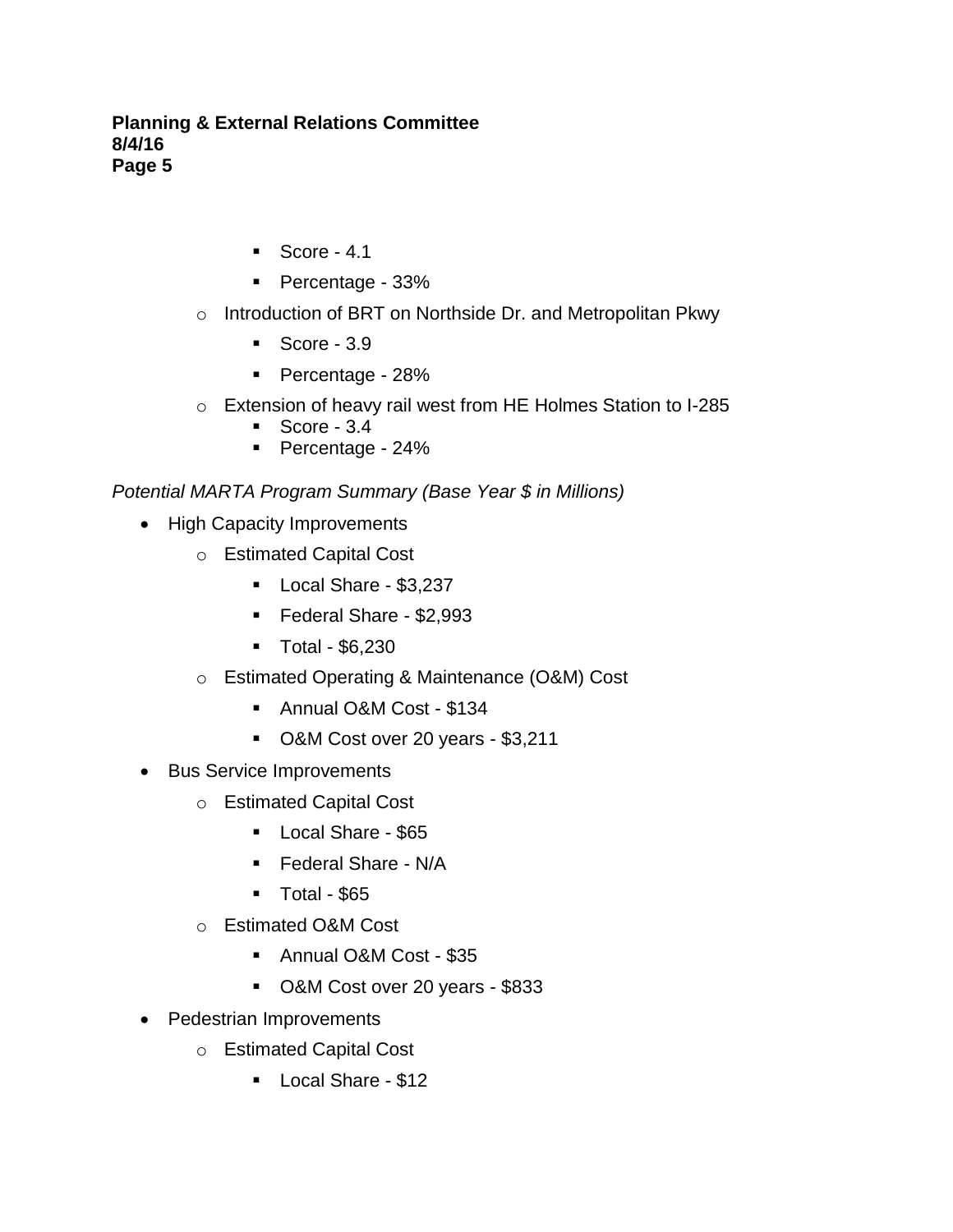- **Federal Share N/A**
- $\blacksquare$  Total \$12
- o Estimated O&M Cost
	- Annual O&M Cost N/A
	- O&M Cost over 20 years N/A
- Total Estimated Cost
	- o Estimated Capital Cost
		- **Local Share \$3,314**
		- Federal Share \$2,993
		- Total \$6,307
	- o Estimated O&M Cost
		- Annual O&M Cost \$169
		- O&M Cost over 20 years \$4,044

*Next Steps*

- Public education campaign: August October 2016
- Referendum vote: November 8, 2016
- Amendment to the RTCAA (with a positive MARTA referendum vote): November – December 2016

Mr. Dallas requested speaking points on the project list.

Mr. Parker said Mrs. O'Neill is preparing speaking points Board Members and Senior Staff.

Mr. Durrett requested a conceptual image of ART on Peachtree Road in Buckhead.

Mr. Griffin said a cheat sheet of the projects would be helpful.

Mr. Williams said staff will provide that.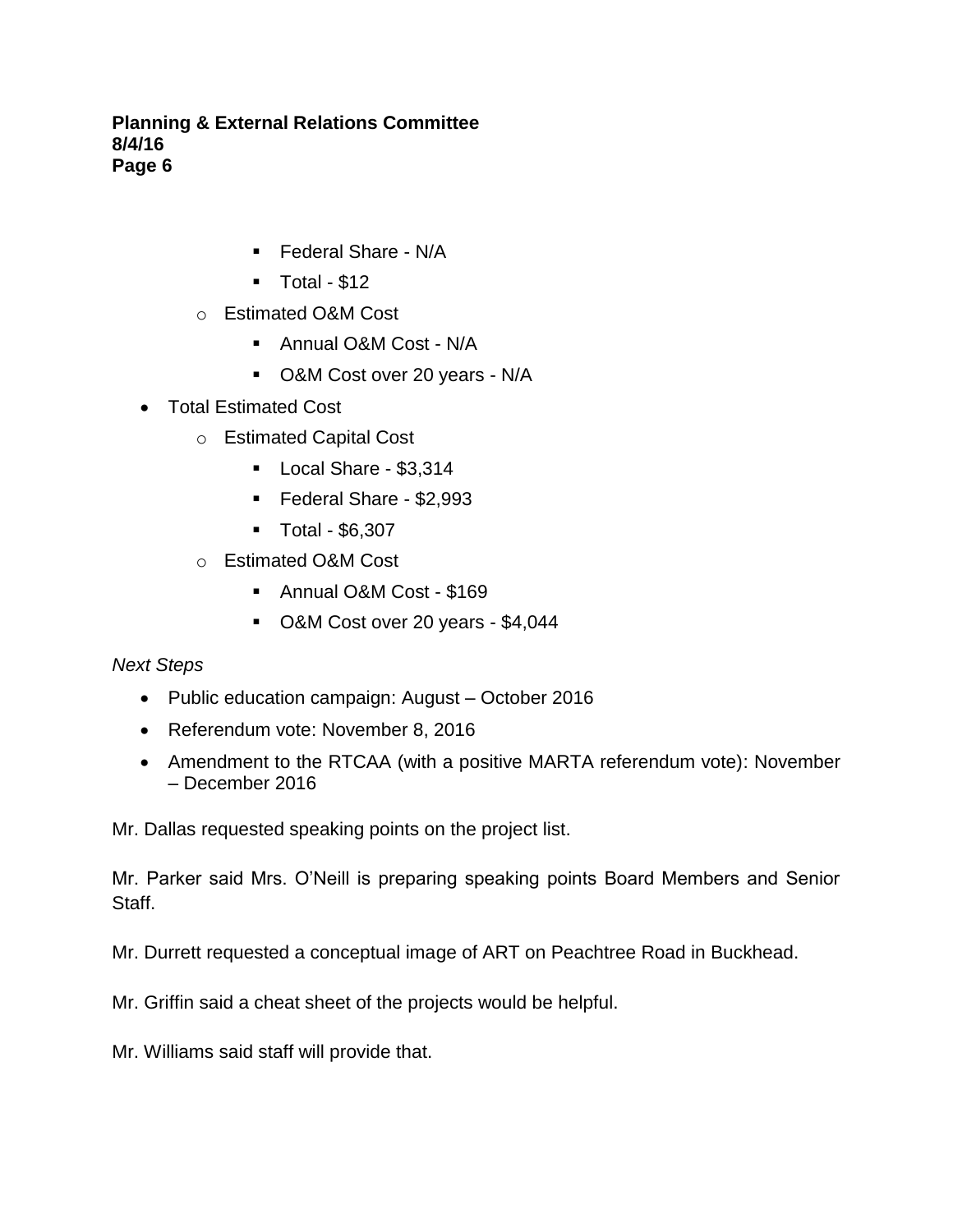# **Briefing - Media Monitoring**

Ms. Jackson briefed the Committee on media relations activities during FY16 3<sup>rd</sup> and 4<sup>th</sup> Quarters.

#### *Analysis of News Stories*

- The analysis is based on data provided by MARTA's media monitoring service, Critical Mention, which analyzes the Authority's news coverage on the following:
	- o Tone
		- **Positive Either entirely positive or very few negative or dissenting points**
		- Negative Either entirely negative or primarily negative
		- Neutral Purely informational, general mention of MARTA, balanced
	- o Subject Matter
	- o Ad Equivalency, which indicates what media coverage would cost if the Authority had to pay for the advertising space

## *Subject Matter of MARTA Stories*

- News themes included:
- Service/Improvements: Rollout of Articulated bus and possible Electric Bus; Brady Facility Opening
- Financial: Long-term Bonds Refunding and fiscal health
- MARTA Expansion: November tax referendum, Johns Creek
- State of Georgia "Go Transit" Award: \$30M AVIS grant
- Transit Oriented Development (TOD): Brookhaven, Edgewood/Candler Park, Oakland City

## *Tone and Ad Equivalency*

- News by Tone
	- o Positive: 65%
	- o Negative: 17%
	- o Neutral: 18%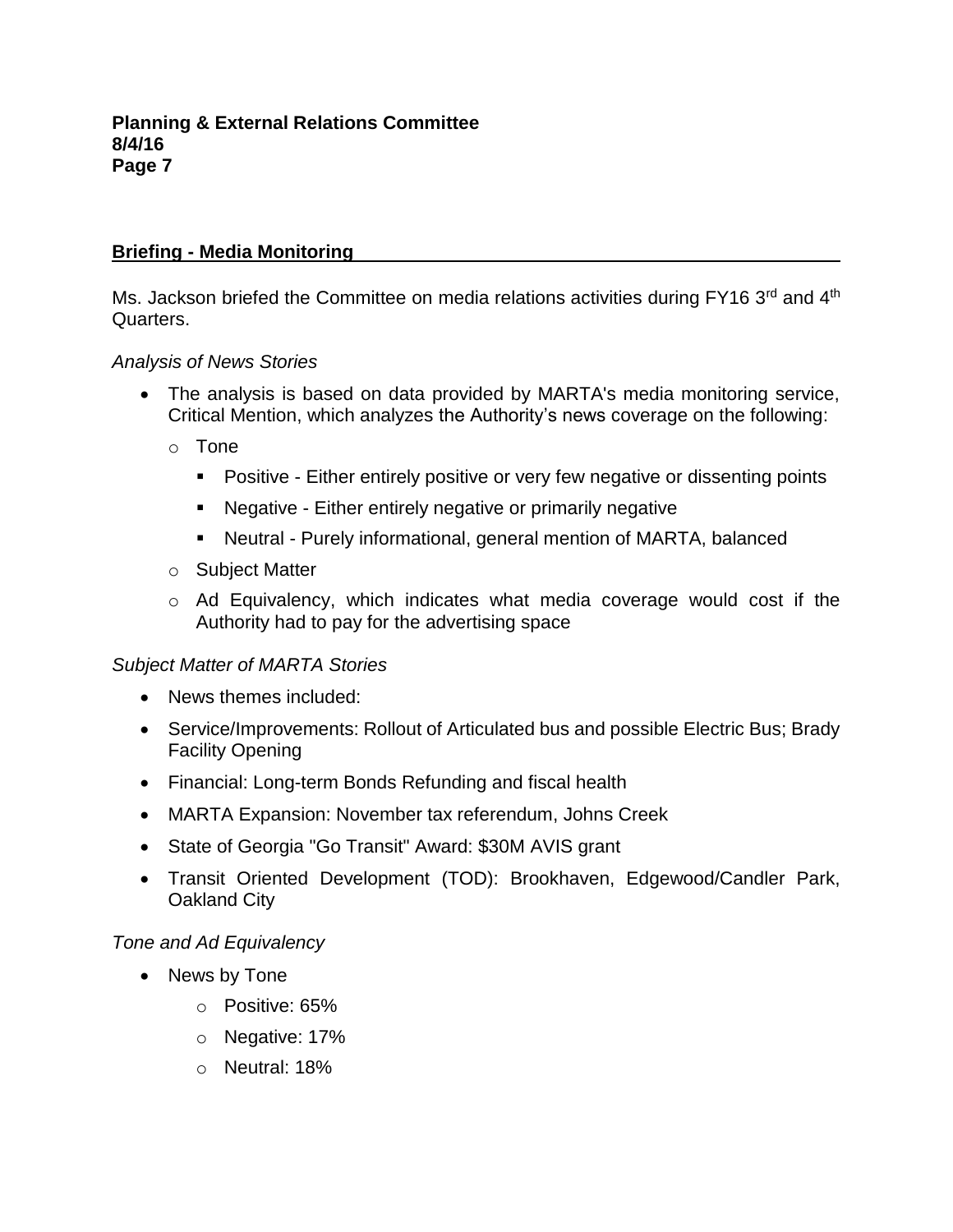- Positive coverage attributed to:
	- o MARTA Expansion/Legislative
	- o TOD
	- o Bond Refinancing
	- o King Memorial Mural
	- o MARTA Police Department (MPD) Belgium response
- Negative coverage attributed to:
	- o Information Technology (IT) Audit
	- o Service-related issues
	- o Atlanta Streetcar
	- o Mobility
	- o Brookhaven, Oakland City
- Total Ad Equivalency
	- o \$3.27M
	- o Media monitoring system determines publicity value based on industry standard

## *Local/Trade Reach: Media Coverage*

- American Public Transportation Association (APTA)
- Atlanta Journal Constitution (AJC)
- Atlanta Business Chronicle
- Progressive Railroading
- All News 106.7 FM
- WABE 90.1 FM
- WGCL-TV (Channel 46)
- WXIA-TV (Channel 11)
- WSB-TV (Channel 2)
- WAGA-TV (Channel 5)
- News 95.5/AM 750 WSB Radio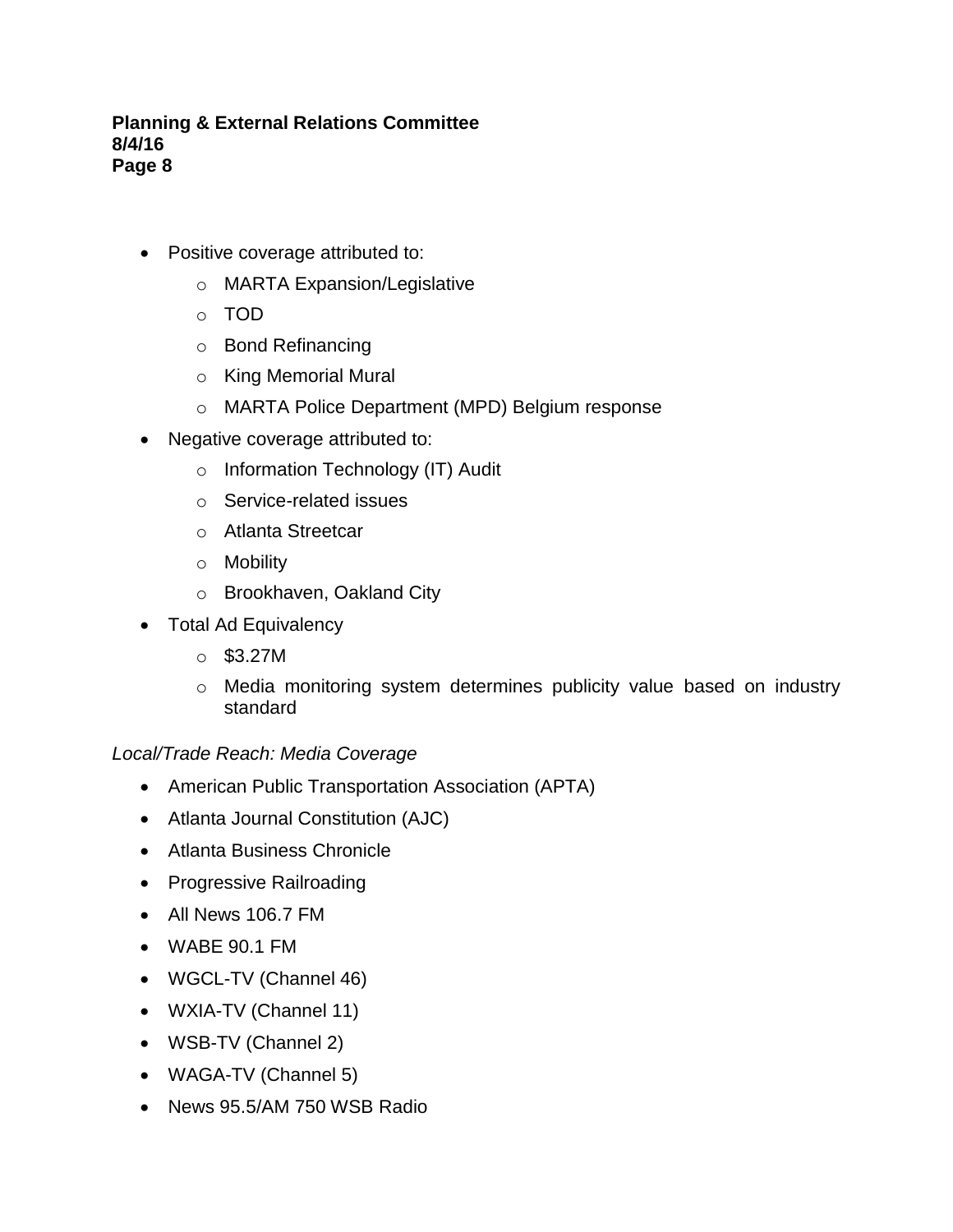- WVEE V103 Radio
- Creative Loafing
- The Progress-Index
- Mass Transit Magazine
- Governing Magazine
- The Champion Newspaper
- Atlanta INtown Paper
- Georgia Public Broadcasting (GPB) News National Public Radio (NPR)

# *Overview: Media Relations*

- Provided support for external and internal communications programs, including "Dump the Pump" Scavenger Hunt, ZIP Car, King Memorial Mural, Modern Atlanta chair installation at Five Points and Lindbergh Center stations
- Worked with various departments to execute license agreements for motion pictures including "Baggage" and "Baby Driver"; an AT&T commercial; parking space rentals and the television show "Being Mary Jane"
- Provided media relations coaching and staffing to senior executives for print and broadcast interviews
- Produced theMARTAstop, a weekly/bi-weekly newsletter that showcases MARTA's employees and/or departments

Mr. Durrett asked about the negative coverage attributed to Oakland.

Ms. Jackson said the negative coverage stemmed from MARTA's decision to not move forward with TOD at the station.

Mr. Dallas commented that MARTA was featured in the American City & County magazine cover story this month.

Mr. Griffin asked if theMARTAstop can be sent to board members electronically.

Ms. Jackson said staff can provide that.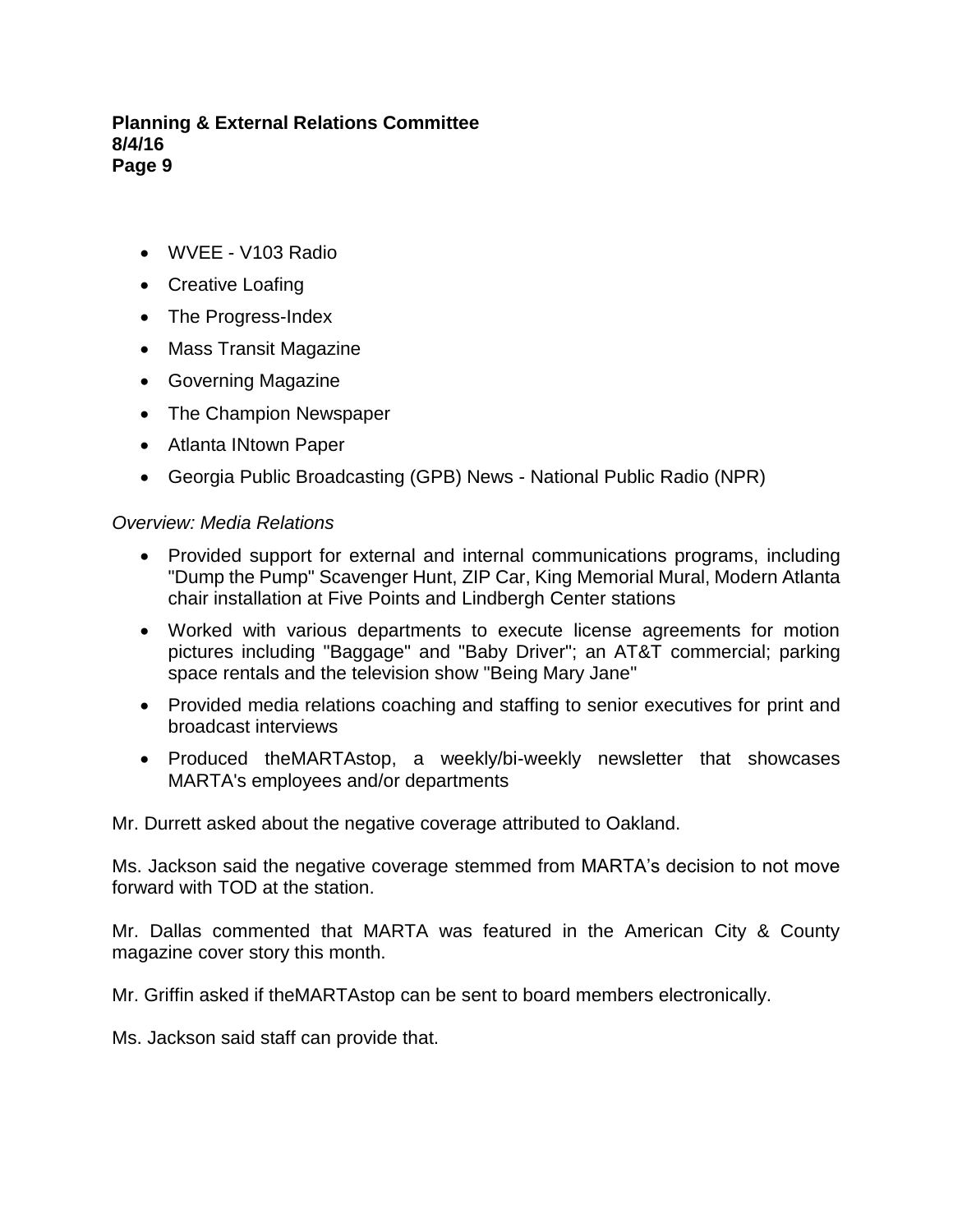# **Briefing - Bus Modifications for December 10, 2016 Mark-up**

Mrs. Crane briefed the Committee on the proposed modifications for routes: 2, 16, 33, 34, 47, 67, 102, 123, 165 and 191 and the scheduling of Public Hearings.

- The MARTA Act and MARTA Service Standards require public input and consideration before bus and rail modifications are approved by the Board for implementation
- The route modifications were developed based on input and feedback from passengers, operators and communities as well as MARTA's ongoing service monitoring and evaluation to identify and pursue opportunities to enhance service
- The modifications have been designed to: expand service, improve service reliability (On-Time Performance), enhance safety, minimize perceived adverse impacts on communities, improve operational efficiency and better tailor service to demand
- $\bullet$  The Public Hearings will be conducted the week of September 19<sup>th</sup>, the Board will be briefed on the results at a committee meeting in September, and the Board will be asked to vote on the route modifications for implementation at the Board meeting in October

## *Recommendations for December 2016 Service Modifications*

## *Route 2: Ponce de Leon/Decatur*

- Implement Comprehensive Operations Analysis (COA) recommendation to realign service to East Lake station
- Discontinue underutilized segments
- Maintain integrity of Ponce De Leon Avenue service with one route

## *Route 16: Noble*

- Extend to Lindbergh Center
- Improve rail connectivity with extension
- Improve schedule adherence
- Assume segments of Route 33-Briarcliff Road/Lenox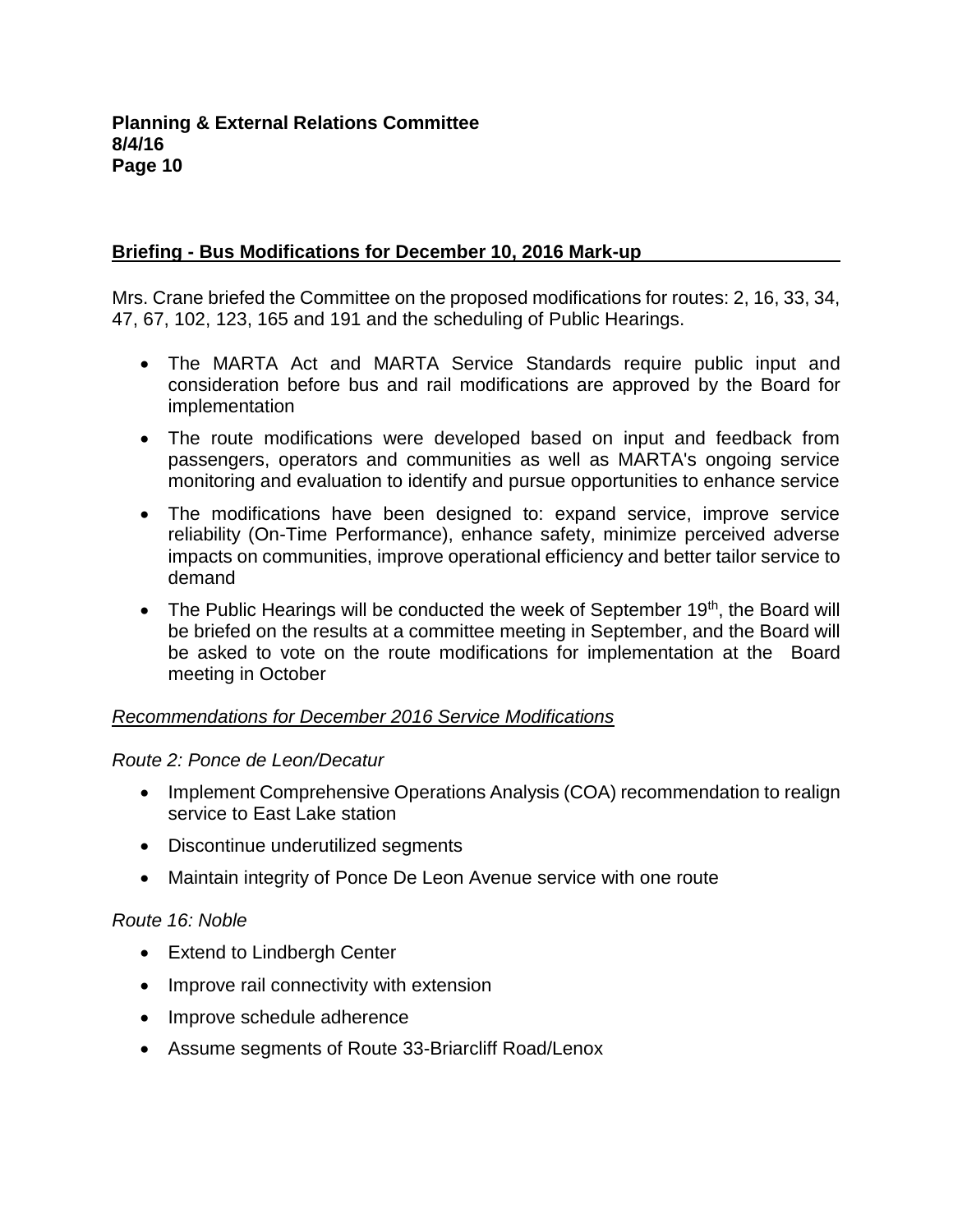#### *Route 33: Briarcliff Road/Lenox*

 Discontinue route with productive segments assumed by modifications to Route 16: Noble and Route 47: I-85 Access Road/Briarwood Road

#### *Route 34: 2nd Avenue/Gresham Road/Clifton Springs*

 Realign service to operate via Oakview Road and East Lake Drive to maintain service within productive area of Route 123 discontinued segments

#### Route 47: I-85 Access Road/Briarwood Road

- Realign to assume segments of Route 33-Briarcliff Road/Lenox
- Discontinue underutilized segment

#### Route 67: West End/Dixie Hills

 Improve transit accessibility to Verbena Place neighborhood (Habitat for Humanity)

#### *Route 102: Ponce de Leon Ave/Candler Park*

 Assume segment along North Avenue between North Avenue Station and Boulevard currently served by Route 2

#### *Route 123: North DeKalb Mall/Belvedere*

- Extend service to East Lake Station
- Improve schedule adherence
- Streamline service and tailor to demand
- Discontinue underutilized segments

## *Route 165: Fairburn Road/Barge Road Park & Ride*

- Implement weekday peak period short turn pattern between H.E. Holmes station and Cascade Road
- Improve schedule adherence and tailor service to demand

## *Route 191: Justice Center/SR 85-Riverdale Road/M H Jackson International Terminal*

 Reinstate service along Flint River Road between Tara Blvd. and Taylor Road and along GA-138 between Taylor Road and S.R. 85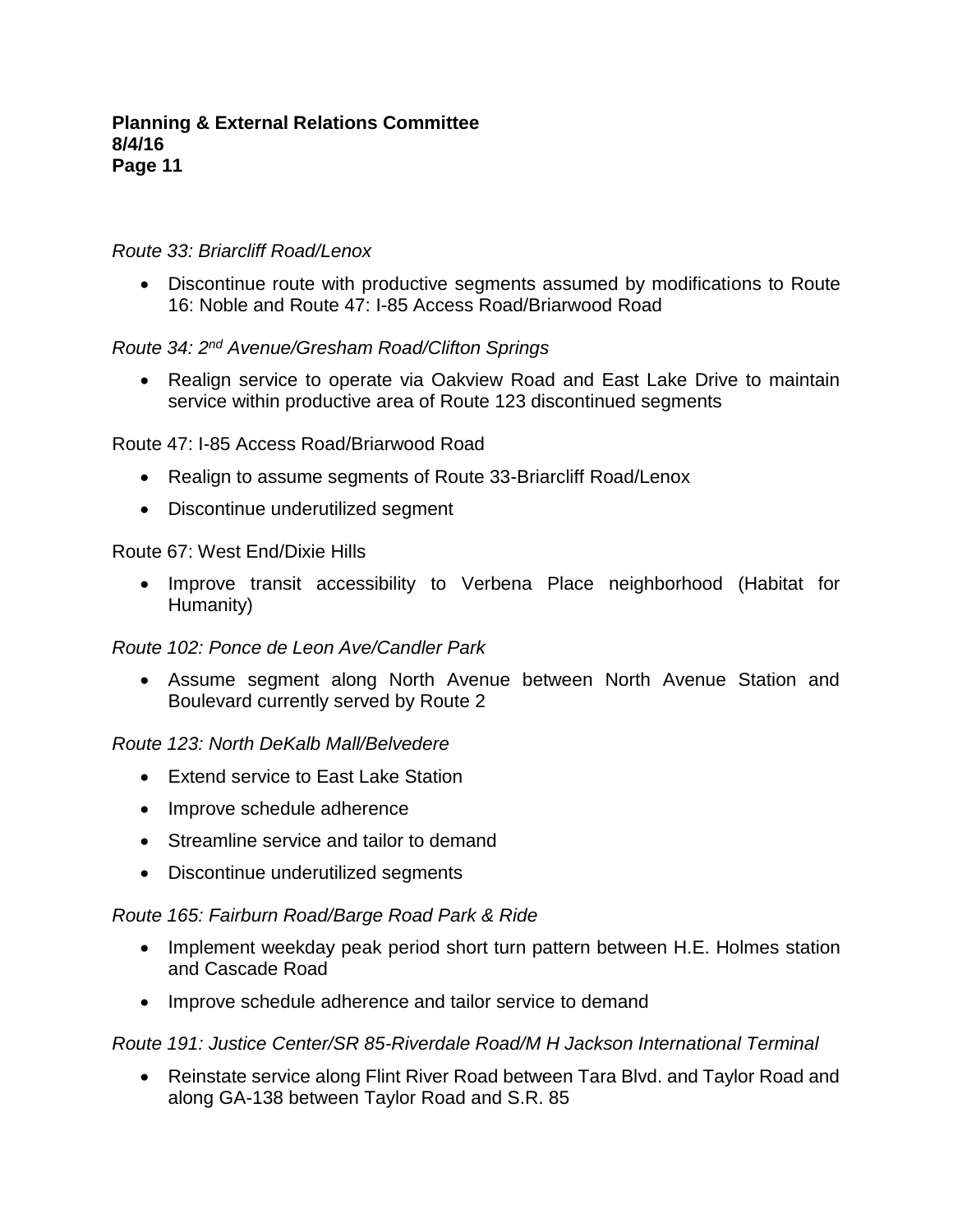• Discontinue service along Taylor Road

## *Public Hearing Schedule*

- When and Where: Three (3) Separate Locations
	- o September 19, 2016 at Fulton County Government Center
	- o September 21, 2016 at DeKalb County
	- o September 22, 2016 at Clayton County Government
- Time:
	- o 6 PM Community Exchange
	- o 7 PM Hearing

# **Briefing - MARTA Community Outreach**

Ms. Briggins briefed the Committee on the Office of External Affairs' current outreach efforts with focus on Public Hearings, MARTA Mobility, New Breeze Card distributions and community events

## *External Affairs Outreach Goal*

- To inform and educate the community, elected officials and stakeholders about MARTA services, programs, and procedures
- Current areas of focus:
	- o Public Hearings
	- o MARTA Mobility
	- o New Breeze Card Distribution
	- o Community Events

## *Public Hearings*

- FY17 Proposed Budget/August Service Modifications
	- o Fulton County Government Center
	- o Clayton County Government Office Board Room
	- o DeKalb County Maloof Auditorium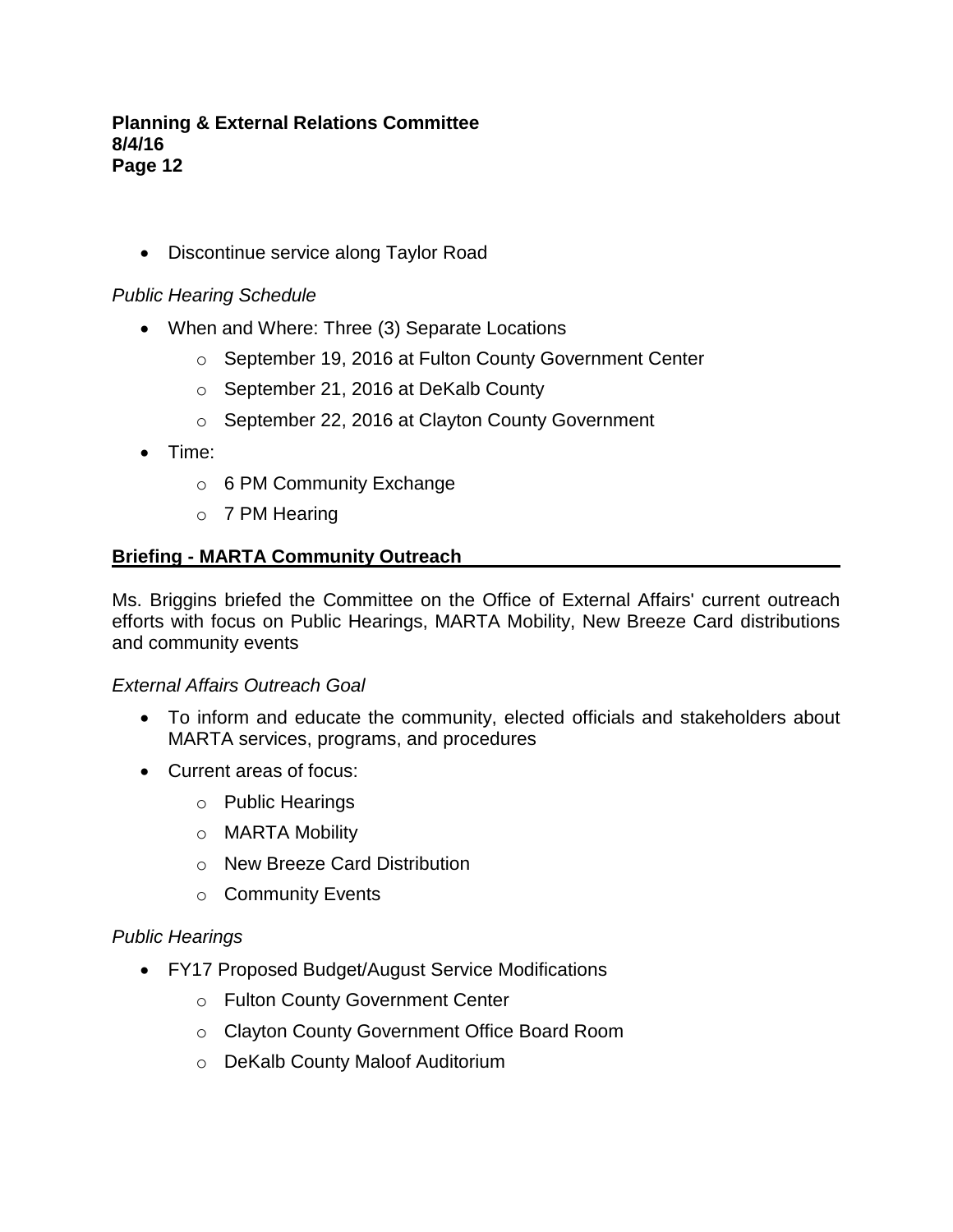- Public Hearings are now pre-recorded in English and Spanish and posted to the MARTA website
- MARTA Website: 2,244 Views
- Social Media (Facebook, Instagram, and Twitter): approximately 5,000 views

# *Fare Policy Outreach*

- Joint effort internally with Planning, Diversity & Inclusion and Research & Analysis
- Community Outreach: MAC Committee, in rail stations and in the community reaching 2500+
- Community Forums: City of Atlanta, Clayton and Fulton Counties
- Public Hearings: City of Atlanta, Clayton and Fulton Counties

## *MARTA Mobility Outreach*

- In partnership with MV and MTM, the following Community Informational Sessions were held:
- April
	- o Center of the Visually Impaired (CVI)
- May
	- o Senior Wellness Fair
	- o Helen Mills Senior Facility
	- o MAC Committee Meeting
	- o Clayton County Senior May Festival
	- o United DeKalb County Senior Meeting
	- o MARTA Headquarters
	- o QLS Senior Residential Living Communities
- June
	- o Atlanta Center for the Visually Impaired
	- o Lou Walker Senior Center
	- o High Level Briefing for CVI Agencies
- Mobility outreach efforts will continue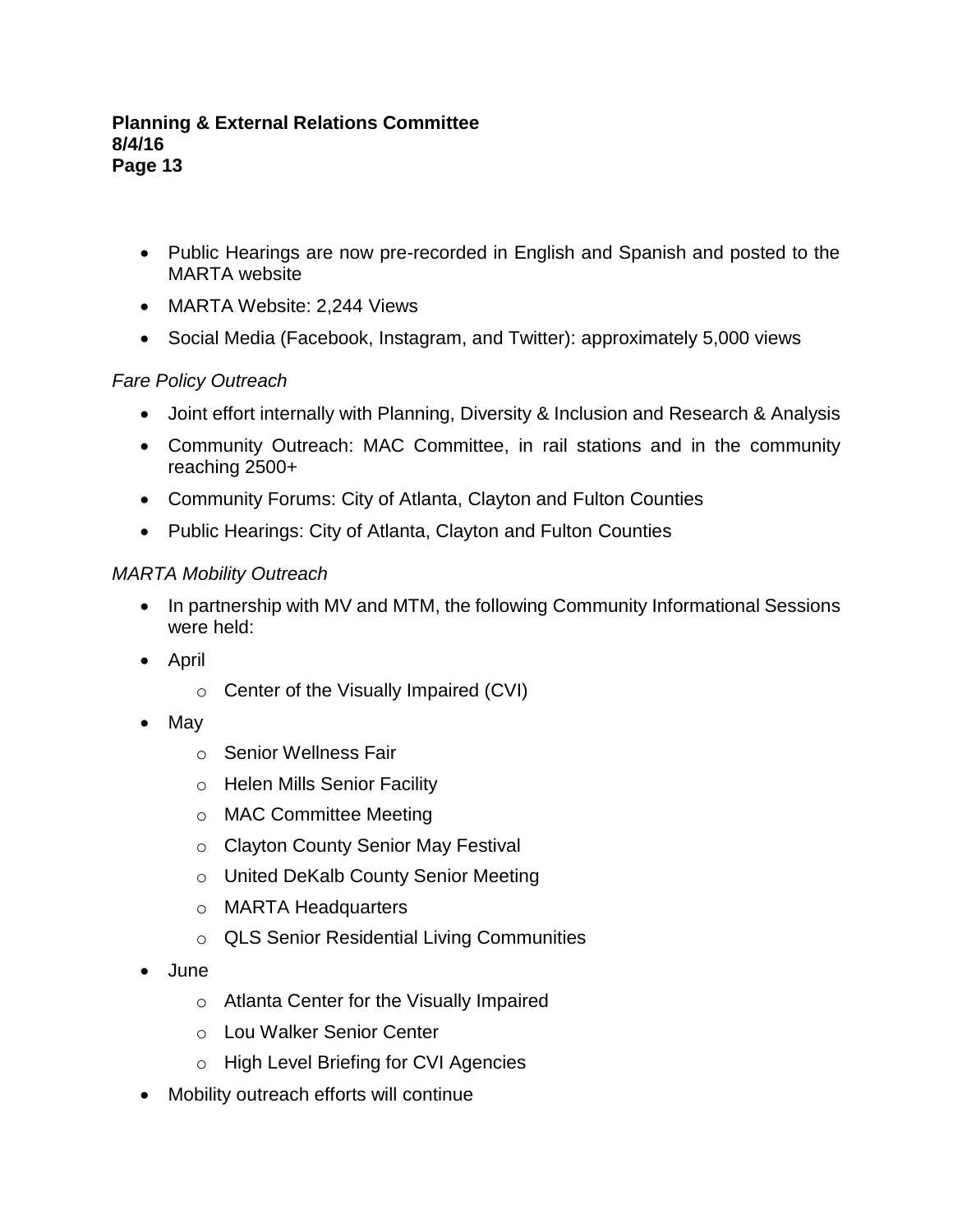# *New Breeze Card Distribution*

- External Affairs is working diligently to distribute new Breeze cards
- Cards have been distributed at more than 95 meetings and events
- On-Site Registration was provided
- External Affairs partnered with Marketing to distribute during major events
	- o Earth Day
	- o Articulated Bus Launch
	- o Jazz in the Stations
	- o Zip Car Ribbon Cutting
	- o Dump the Pump Scavenger Hunt
	- o Community Events
	- o Clayton County Spring Festival
	- o Doing it BIG Community Festival (DeKalb Co)
	- o Atlanta Streets Alive Festival
- Rail Station Distribution
- 2,006 cards distributed as of July 6, 2016

# *Community Events*

- Armour Yard Tours
	- o Paideia Girl Scout Troop
	- o Exploring & Engineer Academy Boy Scout Troop
	- o Cumberland Academy
- Community Meetings
	- o College Park Community Coalition
	- o Senator Tate Town Hall Legislative Wrap-up
	- o Chamblee TOD Open House
	- o CBC Atlanta Briefing
	- o Brookhaven TOD Community Meeting
	- o ARC Community Engagement Network Meeting